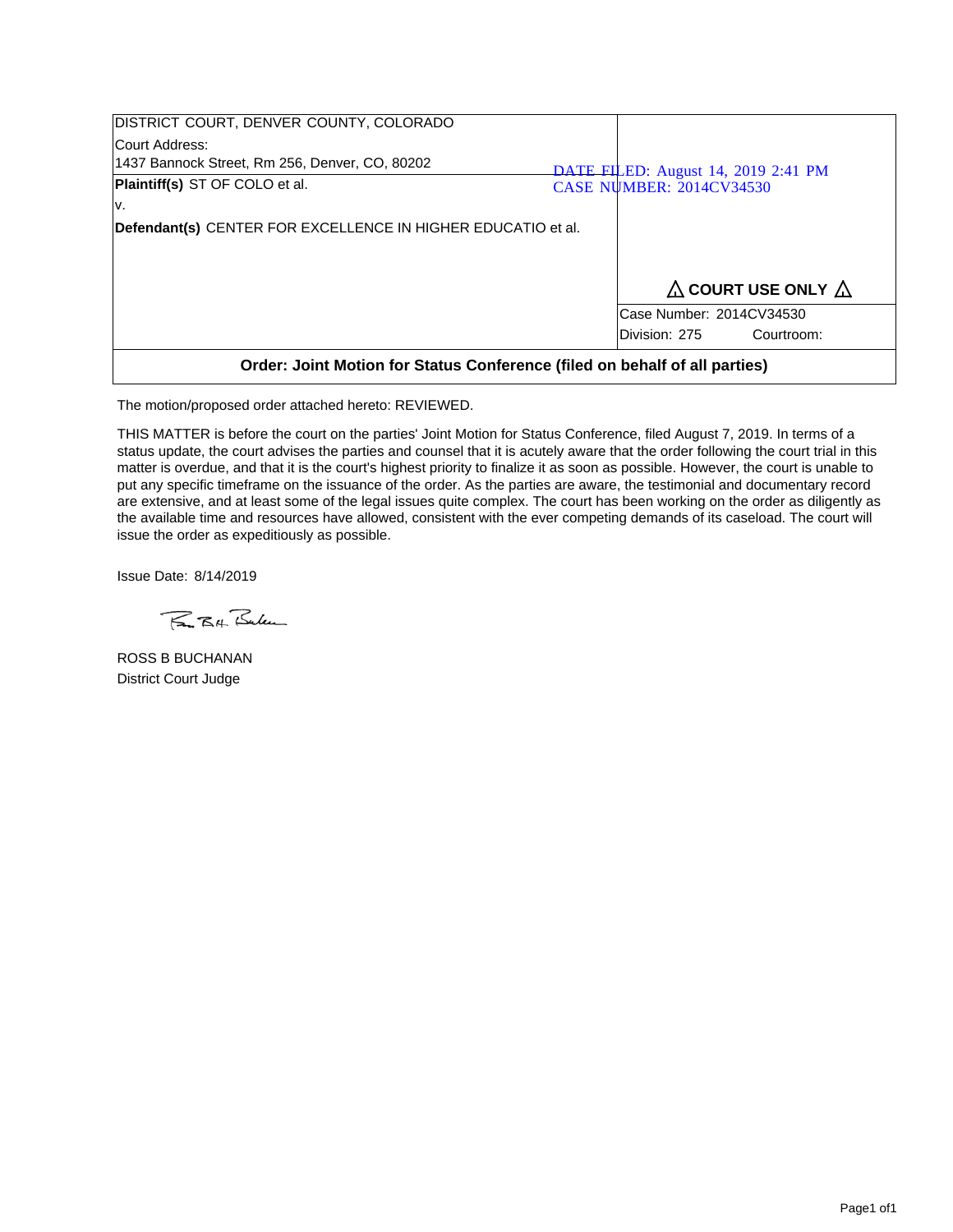| DISTRICT COURT, CITY AND COUNTY OF                 |                       |
|----------------------------------------------------|-----------------------|
| DENVER, COLORADO                                   |                       |
| 1437 Bannock Street                                |                       |
| Denver, CO 80202                                   |                       |
| STATE OF COLORADO, ex rel. PHILIP J.               |                       |
| WEISER, ATTORNEY GENERAL, AND                      |                       |
| MARTHA FULFORD, ACTING                             |                       |
| ADMINISTRATOR, UNIFORM CONSUMER                    |                       |
| <b>CREDIT CODE,</b>                                |                       |
|                                                    |                       |
| Plaintiffs,                                        |                       |
|                                                    |                       |
| V.                                                 | <b>COURT USE ONLY</b> |
|                                                    |                       |
| <b>CENTER FOR EXCELLENCE IN HIGHER</b>             |                       |
| EDUCATION, INC., a not-for-profit company, et al., |                       |
|                                                    | Case No.: 2014cv34530 |
| Defendants.                                        |                       |
| Attorneys for Defendants:                          |                       |
| Charles W. Steese, Atty. Reg. No. 26924            |                       |
| IJay Palansky, Atty. Reg. No. 53431                |                       |
|                                                    |                       |
| William M. Ojile, Jr., Atty. Reg. No. 26531        | Div: 275              |
| Douglas N. Marsh, Atty. Reg. No. 45964             |                       |
| <b>ARMSTRONG TEASDALE LLP</b>                      |                       |
| 4643 South Ulster Street, Suite 800                |                       |
| Denver, Colorado 80237                             |                       |
| Phone Number: 720-200-0676                         |                       |
| Fax Number: 720-200-0679                           |                       |
| E-mail: csteese@armstrongteasdale.com              |                       |
| ipalansky@armstrongteasdale.com                    |                       |
| bojile@armstrongteasdale.com                       |                       |
| dmarsh@armstrongteasdale.com                       |                       |
| <b>JOINT MOTION FOR STATUS CONFERENCE</b>          |                       |

Defendants Center for Excellence in Higher Education, Inc. ("CEHE"); CollegeAmerica

Denver, Inc.; CollegeAmerica Arizona, Inc.; Stevens-Henager College, Inc.; CollegeAmerica

Services, Inc., the Carl Barney Living Trust; Carl Barney as Chairman of CEHE and Trustee of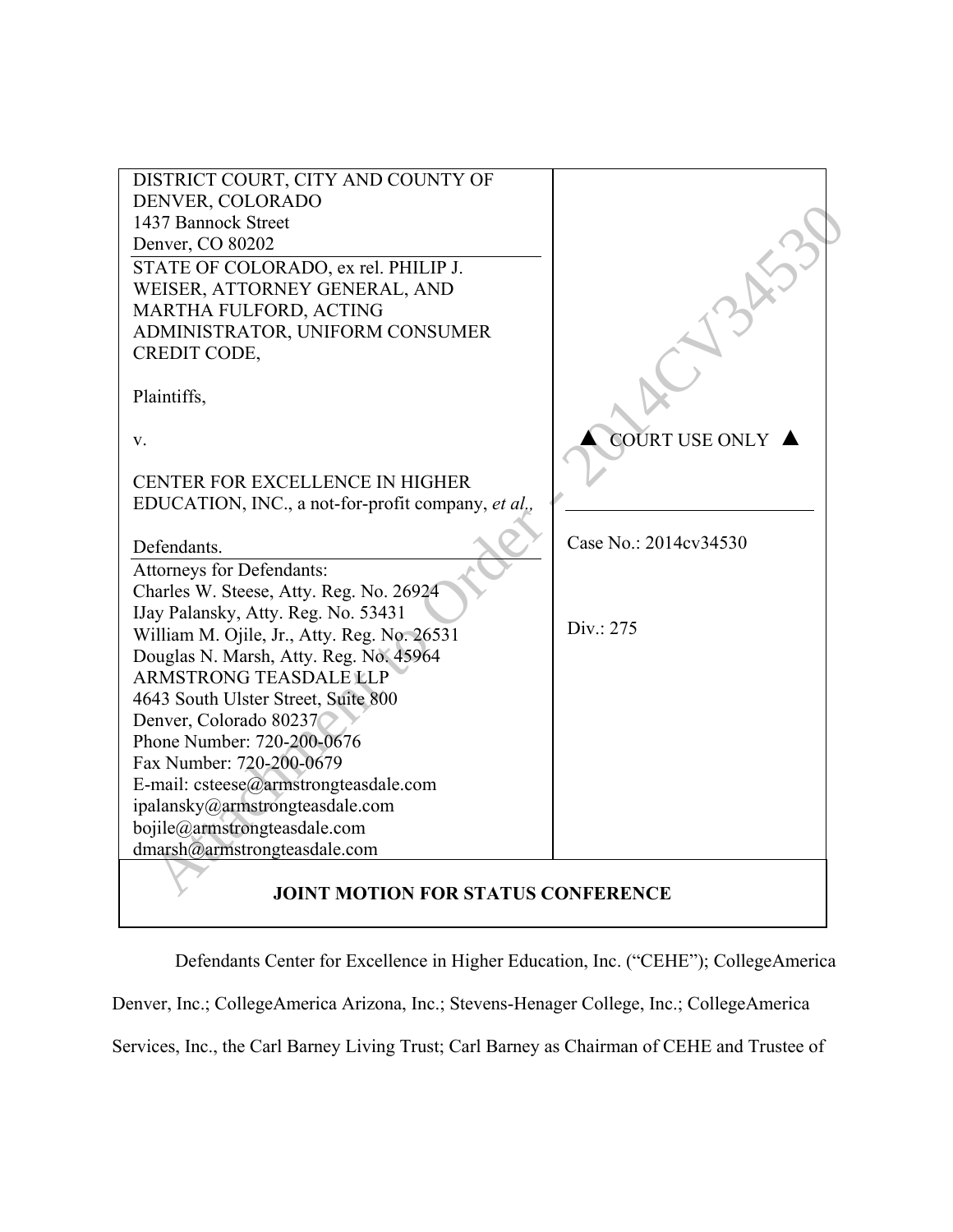the Carl Barney Living Trust; and Eric Juhlin (collectively, "Defendants"), and Plaintiffs the State of Colorado, upon relation of Philip J. Weiser, Attorney General for the State of Colorado, and Martha Fulford, Administrator of the Uniform Consumer Credit Code ("Plaintiff"), respectfully submit this request for Status Conference. Now that the parties have fully briefed the applicability of the new legislation pursuant to Rule 56(h), the parties thought it an appropriate time to obtain a status update from the Court.

| State of Colorado, upon relation of Philip J. Weiser, Attorney General for the State of Colorado,   |                                         |  |
|-----------------------------------------------------------------------------------------------------|-----------------------------------------|--|
| and Martha Fulford, Administrator of the Uniform Consumer Credit Code ("Plaintiff"),                |                                         |  |
| respectfully submit this request for Status Conference. Now that the parties have fully briefed the |                                         |  |
| applicability of the new legislation pursuant to Rule 56(h), the parties thought it an appropriate  |                                         |  |
| time to obtain a status update from the Court.                                                      |                                         |  |
| Dated this $7th$ day of August, 2019.                                                               |                                         |  |
| Armstrong Teasdale LLP                                                                              | PHILIP J. WEISER, Attorney General      |  |
|                                                                                                     |                                         |  |
| BY: /s/ Charles W. Steese                                                                           | /s/ Hanah Harris                        |  |
| Charles W. Steese, Atty. Reg. No. 26924                                                             | OLIVIA D. WEBSTER, 35867                |  |
| IJay Palansky, Atty. Reg. No. 53431                                                                 | MARK T. Bailey, 36861                   |  |
| William M. Ojile, Jr., Atty. Reg. No. 26531                                                         | Senior Assistant Attorneys General      |  |
| Douglas N. Marsh, Atty. Reg. No. 45964                                                              | HANAH HARRIS, 47485                     |  |
| ARMSTRONG TEASDALE LLP                                                                              | <b>Assistant Attorney General</b>       |  |
| 4643 South Ulster Street, Suite 800                                                                 | <b>Consumer Fraud Unit</b>              |  |
| Denver, Colorado 80237                                                                              | JAY B. SIMONSON, 24077                  |  |
| Telephone: 720.200.0676                                                                             | <b>First Assistant Attorney General</b> |  |
| Facsimile: 720.200.0679                                                                             | <b>Consumer Protection Section</b>      |  |
| csteese@armstrongteasdale.com                                                                       |                                         |  |
| ipalansky@armstrongteasdale.com                                                                     | <b>Attorneys for Plaintiff</b>          |  |
| bojile@armstrongteasdale.com                                                                        |                                         |  |
| dmarsh@armstrongteasdale.com                                                                        |                                         |  |
| <b>Attorneys for Defendants Center for Excellence</b>                                               |                                         |  |
| in Higher Education, Inc. ("CEHE"),                                                                 |                                         |  |
| CollegeAmerica Denver, Inc., CollegeAmerica                                                         |                                         |  |
| Arizona, Inc., Stevens-Henager College, Inc.,                                                       |                                         |  |
| College America Services, Inc., the Carl Barney                                                     |                                         |  |
| Living Trust, Carl Barney as Chairman of CEHE                                                       |                                         |  |
| and Trustee of the Carl Barney Living Trust, and                                                    |                                         |  |
| Eric Juhlin                                                                                         |                                         |  |